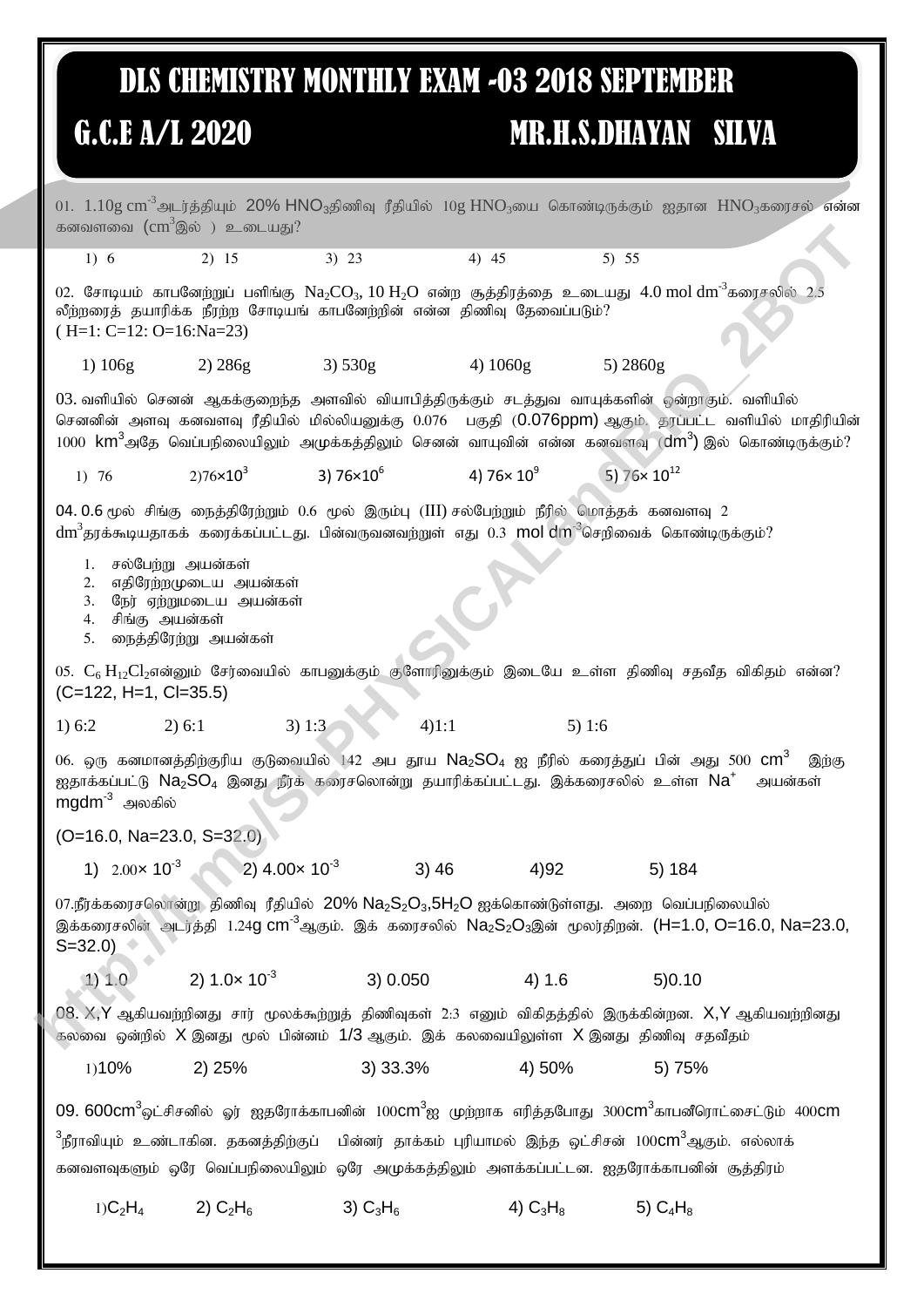|                                                                                       |                                                                                                                                                      |                         |                                                                                                                                                                                                                                                                                                                       | $10. Ca(NO_3)$ 2இன் ஒரு நீர்க் கரைசல் $0.500$ dm $^3$ இல் $Ca^{2+}$ அயன்களின் 20.0 mg அடங்கியுள்ளது. கரைசலில்                                                                                                                                                                                                                                                  |  |  |  |  |  |  |  |
|---------------------------------------------------------------------------------------|------------------------------------------------------------------------------------------------------------------------------------------------------|-------------------------|-----------------------------------------------------------------------------------------------------------------------------------------------------------------------------------------------------------------------------------------------------------------------------------------------------------------------|----------------------------------------------------------------------------------------------------------------------------------------------------------------------------------------------------------------------------------------------------------------------------------------------------------------------------------------------------------------|--|--|--|--|--|--|--|
| $\mathsf{moldm}^3$                                                                    | இல் ) NO <sub>3</sub> இன் செறிவு (Ca=40)                                                                                                             |                         |                                                                                                                                                                                                                                                                                                                       |                                                                                                                                                                                                                                                                                                                                                                |  |  |  |  |  |  |  |
|                                                                                       | 1) $5.0 \times 10^{-4}$ 2) $1.0 \times 10^{-3}$                                                                                                      | 3) $2.0 \times 10^{-3}$ | 4) $4.0 \times 10^{-3}$                                                                                                                                                                                                                                                                                               | 5) $1.0 \times 10^{-2}$                                                                                                                                                                                                                                                                                                                                        |  |  |  |  |  |  |  |
|                                                                                       | செய்யப்பட்டனவாயின் X இனது மூலக்கூற்றுச் சூத்திரம் யாது?                                                                                              |                         | $11.100^{\circ}\textrm{C}$ இலும் மேற்பட்ட வெப்பநிலையில் வாயு நிலைக்கு மாற்றப்பட்ட $\textrm{X}$ எனும் குளோரோஐதரோக்காபன்<br>ஒட்சிசனில் பூரண தகனத்திற்கு உட்பட்டபோது கொதிநீராவியும் குளோரீன் வாயுவும் சமகனவளவுகளில்<br>பூரணமாகத் தகனஞ் செய்வதற்க்குச் செலவாகும் ஒட்சிசன் கனவளவு 60 $\mathrm{cm}^3$ ஆவதோடு இங்கு தோன்றும் | தோன்றுவதோடு , கிடைக்கும் மற்றைய ஒரேயொரு விளைவு காபனீரொட்சைட்டாகும். வாயுநிலை ${\rm X}$ இன் $10\mathrm{cm}^3$ இனை<br>காபனீரொட்சைட்டு வாயுக்கனவளவு $50\,\rm cm^3$ ஆகும். சகல அளவீடுகளும் ஒரு வெப்பநிலையிலும் அமுக்கத்திலும்                                                                                                                                      |  |  |  |  |  |  |  |
| 1) $C_5 H_2 Cl_2$                                                                     | $2)C_5H_4Cl_4$                                                                                                                                       | 3) $C_5H_4Cl_2$         | 4) $C_5H_8Cl_4$                                                                                                                                                                                                                                                                                                       | 5) $C_3H_4Cl_2$                                                                                                                                                                                                                                                                                                                                                |  |  |  |  |  |  |  |
|                                                                                       |                                                                                                                                                      |                         | 12. மக்னீசியமும் அலுமினியமும் 1:2 எனும் மூலர் விகிதத்தில் உள்ள கலப்புலோக மாதிரியொன்று மிகை                                                                                                                                                                                                                            | ஐதரோக்குளோரீன் அமிலத்துடன் தாக்கம் புரியச் செய்யப்பட்டபோது நியம வெப்பநிலையிலும் அமுக்கத்திலும்<br>விடுவிக்கப்பட்ட வாயுக்கனவளவு 89.6 $\rm{dm}^3$ ஆகும். கலப்புலோகத்தில் அடங்கியிருந்த அலுமினியத்தின் திணிவு யாது?<br>(நியம வெப்பநிலையிலும் அமுக்கத்திலும் வாயுவொன்றின் மூலர்கனவளவு 22.4 $\text{dm}^3 \text{ mol}^{-1}$ ஆகும். $\text{Mg}{=}24, \text{Al}{=}27)$ |  |  |  |  |  |  |  |
| $1)$ 54.0g                                                                            | 2) 72.0g                                                                                                                                             | 3)81.0g                 | 4) $105.0g$                                                                                                                                                                                                                                                                                                           | 5)108.0g                                                                                                                                                                                                                                                                                                                                                       |  |  |  |  |  |  |  |
| 13. பின்வரும் எந்தகுவாண்டம் எண்களாவன ஓர் அணுவிலுள்ள இலத்திரன் ஒன்றுக்குப் பொருந்தாது? |                                                                                                                                                      |                         |                                                                                                                                                                                                                                                                                                                       |                                                                                                                                                                                                                                                                                                                                                                |  |  |  |  |  |  |  |
|                                                                                       |                                                                                                                                                      |                         | 1) $1,0,0,-1/2$ 2) $3,2,0,-1/2$ 3) $4,3,-2,+1/2$ 4) $2,1,+1,+1/2$                                                                                                                                                                                                                                                     | $5)4,2,+3,-1/2$                                                                                                                                                                                                                                                                                                                                                |  |  |  |  |  |  |  |
|                                                                                       | ${\rm SP}^3$ கலப்புடையது. ${\rm XCl}_3$ ஆக இருக்கமிகப்பொருத்தமானது.                                                                                  |                         | $14.XCl3$ எனும் மூலக்கூறு முக்கோண கூம்பகம் கட்டமைப்புஉடையது. $X$ ஆனது இச்சேர்வையில்                                                                                                                                                                                                                                   |                                                                                                                                                                                                                                                                                                                                                                |  |  |  |  |  |  |  |
| 1) $BCl3$                                                                             | $2)$ ICl <sub>3</sub>                                                                                                                                | $3)$ NCl <sub>3</sub>   | $4)$ AlCl <sub>3</sub>                                                                                                                                                                                                                                                                                                | $5)$ CCl <sub>3</sub>                                                                                                                                                                                                                                                                                                                                          |  |  |  |  |  |  |  |
|                                                                                       | $SO_4^2$ அயன் செறிவுmoldm $3^3$ இல் (K=39)                                                                                                           |                         |                                                                                                                                                                                                                                                                                                                       | 15. குறித்ததிணிவு $K_2SO_4$ , $Fe(SO_4)_3$ , $18H_2O$ ஐ நீரில் கரைத்தபோது $K^+$ இன் அயன்செறிவு 0.195 $g$ dm $^{-3}$ எனில்                                                                                                                                                                                                                                      |  |  |  |  |  |  |  |
| 1) 0.005                                                                              | 2) 0.02                                                                                                                                              | 3)0.01                  | 4) 0.05                                                                                                                                                                                                                                                                                                               | $5)$ 0.03                                                                                                                                                                                                                                                                                                                                                      |  |  |  |  |  |  |  |
|                                                                                       |                                                                                                                                                      |                         | 16. பின்வரும் மூலகங்களில் எதுஅதிஉயர்ந்த 3வது அயனாக்கவெப்பஉள்ளுறையைக் கொண்டது.                                                                                                                                                                                                                                         |                                                                                                                                                                                                                                                                                                                                                                |  |  |  |  |  |  |  |
| $1)$ Na                                                                               | 2)Mg                                                                                                                                                 | 3)Al                    | 4)Ar                                                                                                                                                                                                                                                                                                                  | 5)Si                                                                                                                                                                                                                                                                                                                                                           |  |  |  |  |  |  |  |
|                                                                                       | $17. XeF_4$ ஆனது ஒருபங்கீட்டுவலுச்சேர்வையாகும். இதன் வடிவம்                                                                                          |                         |                                                                                                                                                                                                                                                                                                                       |                                                                                                                                                                                                                                                                                                                                                                |  |  |  |  |  |  |  |
| 1) சீசோ                                                                               | 2)நான்முகி                                                                                                                                           |                         | 3) தளசதுரம்                                                                                                                                                                                                                                                                                                           | $5)$ $T$ வடிவம்<br>4) சதுரக்கூம்பகம்                                                                                                                                                                                                                                                                                                                           |  |  |  |  |  |  |  |
| ஒட்சியேற்றஎண் யாது?                                                                   |                                                                                                                                                      |                         | உள்ளஎல்லா'' ${\rm N}$ '' அணுக்களும் $\;{\rm Y}$ எனும் சேர்வையில் காணப்படின் $\;{\rm Y}$ யில் உள்ள'' ${\rm N}$ '' இல் அணுவொன்றின்                                                                                                                                                                                      | $18.96$ மூல் $N_2H_4$ ஆனது 10 மூல் இலத்திரன்களைஅகற்றி $Y$ எனும் சேர்வைதோற்றுவிக்கின்றது. ஆரம்பச் சேர்வையில்                                                                                                                                                                                                                                                    |  |  |  |  |  |  |  |
| $1)-3$                                                                                | $2) -2$                                                                                                                                              | $3) +1$                 | $4)+3$<br>$5+5$                                                                                                                                                                                                                                                                                                       |                                                                                                                                                                                                                                                                                                                                                                |  |  |  |  |  |  |  |
|                                                                                       |                                                                                                                                                      |                         | $19.$ அமில ஊடகத்தில் $\rm\,KMnO_{4}$ மூலம் எதனோல் $\rm(C_{2}H_{5}OH)$ ஆனதுஅசற்றிக்கமிலம் $\rm\,CH_{3}$ $\rm COOH$ ) ஆக<br>ஓட்சியேற்றப்படும்போது $C_2H_5OH$ இற்கும் $\,$ K $M$ n $O_4$ இற்கும் இடையிலான மூல் விகிதம் யாது $?$                                                                                          |                                                                                                                                                                                                                                                                                                                                                                |  |  |  |  |  |  |  |
| 1)3:2                                                                                 | 2) 1:5                                                                                                                                               | 3)4:5                   | 4) 2:5<br>5)5:4                                                                                                                                                                                                                                                                                                       |                                                                                                                                                                                                                                                                                                                                                                |  |  |  |  |  |  |  |
|                                                                                       | 20. ஒரேஅனுபவச் சூத்திரத்தைக் கொண்டஎவையேனும் ஒருசேர்வைகளில்                                                                                           |                         |                                                                                                                                                                                                                                                                                                                       |                                                                                                                                                                                                                                                                                                                                                                |  |  |  |  |  |  |  |
| 1.<br>2.<br>3.<br>4.<br>5.                                                            | மூலக்கூற்றுச் சூத்திரம் சமமாக இருத்தல் வேண்டும்.<br>மூலக்கூற்றுத் திணிவுசமமாக இருத்தல் வேண்டும்.<br>மூலகங்களின் சதவீதஅமைப்புசமமாக இருத்தல் வேண்டும். |                         | ஒவ்வொருசேர்வையிலும் மூலக்கூறு ஒன்றுக்குஅணுக்களின் எண்ணிக்கைசமமாக இருத்தல் வேண்டும்.                                                                                                                                                                                                                                   | ஓவ்வொருசேர்வையிலும் மூலக்கூறு ஒன்றுக்குப் பிணைப்புகளின் எண்ணிக்கைசமமாக இருத்தல் வேண்டும்.                                                                                                                                                                                                                                                                      |  |  |  |  |  |  |  |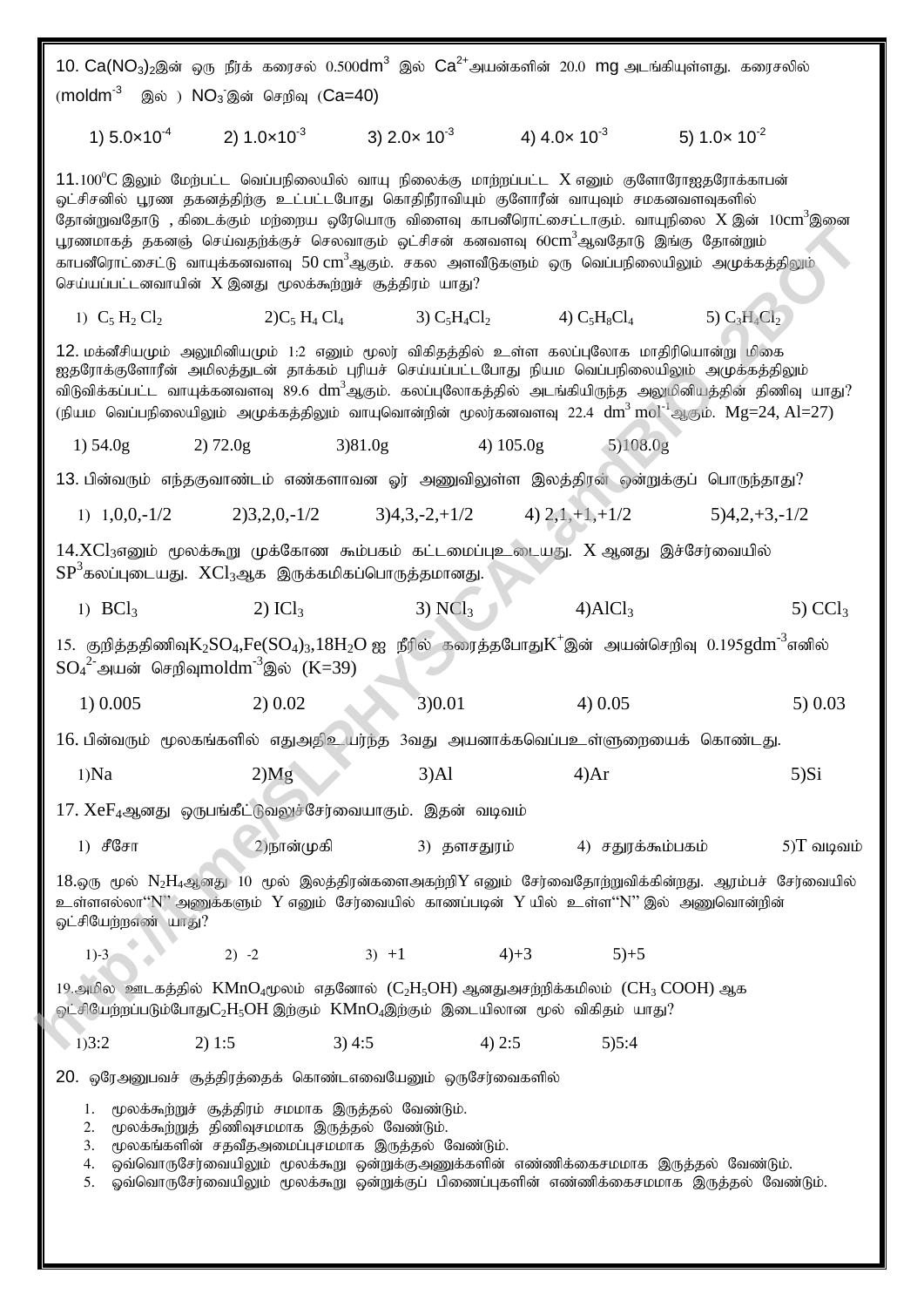01. (a) பின்வருவனவர்றை அடைப்புக்குள் குறிப்பிடப்பட்டுள்ள இயல்புகளின் அதிகரிக்கும் வரிசைக்கேற்ப ஒழுங்குபடுத்துக.

 $(i)$  N<sub>2</sub>H4, NH<sub>2</sub>, NH<sub>2</sub>OH (நைதரசன் அணுவில் ஒட்சியேற்ற எண்)

(ii)  $H_2O_2$ ,  $O_2$ ,  $O_3$ , (O - Oபிணைப்பின் நீளம்)

(iii)  $SF_2$ ,  $SF_4$ ,  $SF_6$  (S - Fபிணைப்புச் சக்தி)

 $(iv)$  Na, Zn, V  $(\triangle_{\text{L}}(x))$ 

(v)  $Mg$  (OH)<sub>2</sub>, Ba(OH)<sub>2</sub>, Al(OH)<sub>3</sub> (பிரிகை வெப்பநிலை)

(b) ஐப்போநைத்திரேற்று அயனின்  $\left({\rm N_2O_3}^2\right)$  சட்டகம் கீழே தரப்பட்டுள்ளது

$$
\begin{array}{cccc}\n1 & 2 & 3 & 4 & 5 \\
0 & -0 & -N & -N & -C\n\end{array}
$$

 $(i)$  இந்த அயனுக்கு ஏற்றுக்கொள்ளக்கூடிய லூயி கட்டமைப்பை வரைக.

 $(ii)$  இந்த அயனுக்கான பரிவுக் கட்மைப்புக்களை வரைக.

மேற்படிபகுதி (i) இல் வரைந்த கட்டமைப்பை அடிப்படையாகக் கொண்டு (iii) - (v) வரையுள்ள வினாக்களுக்கு விடை எழுதுக.

 $(iii) O<sub>2</sub>$ ,  $N<sub>3</sub>$ ஆகிய அணுக்கனை சுற்றியுள்ள இலத்திரன் சோடிக் கேத்திர கணிதத்தைக் குறிப்பிடுக.

(iv) எந்த ஓபிற்றல்கள் மேற்பொருந்துவதன் மூலம்  $N_4 - O_5$  பிணைப்பு தோன்றும்.

 $(v)$  பிணைப்புக் கோணங்களின் கிட்டிய பெறுமானத்தைக் குறிப்பிடுக. மேற்படி $(i)$  இல் வரைந்த லூயி கட்டமைப்பின் வடிவத்தைப் பருமட்டாக வரைக. (iv) Na, Za, V (\* 0380)<br>
(i) Mg (OID, Ba(OID, Al(OID, (i)<br>
(i) eyi Gamagaday02, jiga ayanadad (Na), ") ari ada Kiliy gayim (iyahaya<br>
(i) eyi Gamagaday02, siga ayanadad (Na), ") ari ada Kiliy gayim (iyahaya<br>
(ii) Ojay, sam